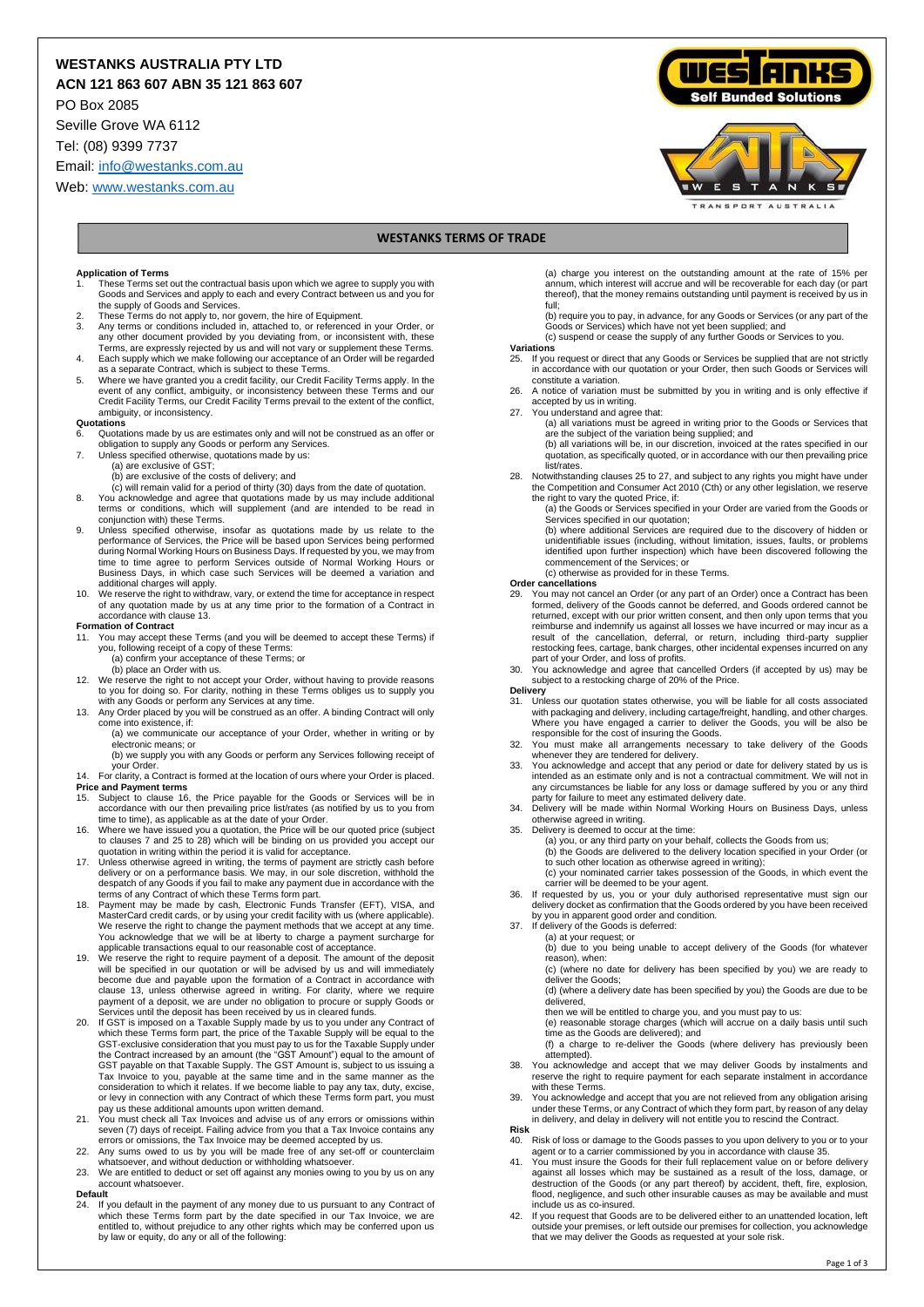### **Retention of title**

43. Until such time as you have made payment in full for the Goods and until such time as you have made payment in full of all other money owing by you to us (whether in respect of money payable under a specific Contract or on any other account whatsoever) title in the Goods does not pass to you, and you agree that property and title in the Goods will not pass to you, and we retain the legal and equitable title in those Goods supplied and not yet sold.

# **Returns**<br>44 You

- 44. You must, within seven (7) days of the date of delivery, give us written notice, with particulars, of any claim that the Goods delivered are not in accordance with your
- Order. If you fail to provide us with such notice, then to the extent permitted by law,<br>the Goods must be treated as having been accepted by you.<br>45. Unless otherwise agreed in writing, you must pay all costs associated wi freight, insurance, handling, and other charges.
- Goods cannot be returned to us without our prior written consent. To the maximum extent permitted by law, Goods that have been specifically produced or procured at your request cannot be returned in any circumstances.
- 47. Any return (except for Goods deemed by us to be incorrectly supplied or deemed by us to be defective) will incur a handling and administration charge of 20% of the
- purchase Price of the returned Goods, unless otherwise agreed in writing.<br>48. Goods to be returned to us must be unsoiled, undamaged, packed and wrapped<br>appropriately, and must include all original packaging and document
- 49. We accept no liability for any damage that occurs to any Goods in return transit.
- **Intellectual property**
- 50. All right, title and interest in the Intellectual Property Rights in and to all Works, and<br>all Goods sold or supplied by us are, and will at all times, remain our property.<br>51. All improvements, derivatives and modific
- creation. To the extent necessary to give effect to this clause 51, you assign to us all right, title and interest in the Improvements.
- 52. You acknowledge and agree that you have no rights to use our Intellectual Property Rights under these Terms, except as expressly set out herein, unless otherwise agreed in writing.

# **Indemnity**<br>53. You a

- .......,<br>You are liable for and indemnify us in respect of all liability, claims, damage, loss, costs, and expenses (including collection costs, debt recovery fees, and legal costs on an indemnity basis) that we may suffer or incur at any time, directly or indirectly, as a result of any default by you in the performance or observance of your obligations under any Contract of which these Terms form part.
- 54. Your liability to indemnify us will be reduced proportionally only to the extent that:<br>(a) any negligent act or omission by us or a breach of our obligations under any<br>Contract of which these Terms form part has contri damage, loss, cost, or expense which is the subject of the indemnity; or<br>
(b) these Terms make us specifically liable for any cost or expense or rectifying<br>
or repairing any defect in, malfunction of, or damage to the Good
- from your other obligations and survives the performance or termination of any Contract of which these Terms form part.
- 56. It is not necessary for us to incur any expense or make any payment before enforcing our rights of indemnity conferred by these Terms.

### **Limitation of liability**

- 57. We will not be liable for any loss or damage, however caused (including by our negligence), suffered or incurred by you in connection with any incorrect information contained in an Order or otherwise provided by or on behalf of you to us from time to time.
- 58. Subject to clauses 57, 59, 60, and 62, our liability for any loss or damage, however<br>caused (including by our negligence), suffered or incurred by you in connection<br>with any Contract of which these Terms form part is l by you in respect of that Contract prior to the date you first suffered loss or damage in connection with that Contract.
- 59. The limitation contemplated in clause 58 is an aggregate limit for all claims, whenever made.
- 60. Subject to clause 62, we are not liable for any Excluded Loss, however caused
- (including by our negligence), suffered or incurred by you in connection with any<br>Contract of which these Terms form part.<br>61. For clarity, and without limiting clauses 57 to 60, the Parties agree that clauses 57<br>to 60 ar breach, anticipated breach, or other conduct. 62. If the Competition and Consumer Act 2010 (Cth) or any other legislation provides
- that there is a guarantee in respect of any Goods or Services supplied in connection with any Contract of which these Terms form part and our liability for failing to comply with that guarantee cannot be excluded but may be limited, clauses 57 to 60 do not apply to that liability and instead our liability for such failure is limited to, in the case of a supply of Goods, us replacing the Goods or supplying<br>equivalent Goods, or in the case of a supply of Services, us supplying the Services<br>again or paying the cost of having the Services suppl

## **Termination of Contract**

- 63. We may, with immediate effect, terminate any Contract of which these Terms form part by written notice to you, if:
	- (a) you fail to make payment of a deposit required by us or any amount owed to us as and when due;

(b) you commit a material or persistent breach of these Terms and do not remedy the breach within fourteen (14) days of receipt of a notice identifying the breach and requiring its remedy; or

- (c) we are no longer able to, for whatever reason, supply the Goods or Services (or any part of the Goods or Services).
- 64. For clarity, termination of any Contract of which these Terms form part will not affect the rights which have already accrued to a Party at the time of termination, whether under that Contract or otherwise.

**Costs** 65. You will pay our costs and disbursements incurred in pursuing any recovery action, or any other claim or remedy, against you, including collection costs, debt recovery fees, bank dishonour fees, and legal costs on a full indemnity basis. (debt recovery fees, bank dishonour fees, and legal costs on a full indemnity basis.

**Force majeure**<br>66. We are not We are not liable to you for any delay or failure to perform any obligation under any Contract of which these Terms form part if such delay or failure to perform is due to a Force Majeure Event.

#### **Variation**

- No variation of these Terms, or any Contract of which these Terms form part, requested by you will be effective, unless varied in writing and agreed between the Parties. Clerical errors (such as spelling mistakes, grammatical errors, or
- numerical errors) may be subject to correction by us without notification.<br>68. We may amend these Terms by notifying you in writing. The amended Terms will<br>apply to any Order placed by you following us notifying you of
- **Assignment**<br>69. Neither Party may assign, transfer, or novate its rights or obligations under any<br>Contract of which these Terms form part without the prior written and fully informed consent of the other (which consent must not be unreasonably withheld).

#### **Waiver**

70. A waiver of any provision or breach of these Terms, or any Contract of which these Terms form part, will only be effective if made by the affected Party in writing. If a Party elects not to enforce its rights arising as a result of a breach of a Contract, that will not constitute a waiver of any rights in relation to any subsequent or other breach.

#### **Severance**

71. If any part of these Terms, or any Contract of which these Terms form part, is illegal, invalid, or unenforceable, it will be read down so far as necessary to give it a valid and enforceable operation or, if that is not possible, it will be severed from the Contract. Other provisions which are self-sustaining are, and will continue to be, enforceable in accordance with their terms.

### **Entire agreement**

72. Subject to clause 5, the Contract constitutes the entire agreement and<br>understanding between the Parties. All previous negotiations, understandings,<br>representations, warranties, memoranda, or commitments about the subj of the Contract are merged in the Contract and are of no further effect. No oral explanation or information provided by a Party to another Party affects the meaning or interpretation of the Contract, or constitutes any collateral agreement, warranty, or understanding.

## **Governing law**

73. These Terms, and any Contract of which these Terms form part, will be governed by and construed in accordance with the laws of Western Australia, and the law of the Commonwealth of Australia in force in Western Australia.

### **Definitions** mas.is<br>In these Terms:

"Business Day" means a day that is not a Saturday, Sunday, or public holiday in Perth, Australia.

"Contract" means a contract for the supply of Goods or Services, as constituted by our quotation (if any), your Order, and these Terms. "Credit Facility Terms" means our credit facility terms, as set out in the credit

agreement executed by you (where applicable).

"Customer," "you," "your" means the corporation, partnership, person, or other<br>entity acquiring Goods or Services from us.<br>"Equipment" means the plant, machinery, vehicles, or equipment hired by us to you<br>from time to time equipment). "Excluded Loss" means any: (a) consequential loss; (b) loss of revenues;

- -
- 
- (c) loss of reputation;<br>(d) loss of profits; loss of profits;
	-
- (e) loss of bargain;<br>(f) indirect loss; indirect loss:
- (g) lost opportunities, including opportunities to enter into arrangements with third parties; (h) loss or damage in connection with claims against you by third
- parties; or (i) loss or corruption of data.
- 

"Force Majeure Event" means any act of God, acts, decrees, or regulations of<br>government authorities, casualty, fire, explosion, storm, flood, earthquake,<br>embargo, industrial action, strike, lockout, civil commotion, riot, epidemic or pandemic, damage to or destruction of facilities, equipment or mechanical breakdown, failure of a third-party supplier or service provider, or any other cause beyond our reasonable control.

"Goods" means all goods supplied by us to you but does not include the supply of<br>any Equipment (and where the context so permits includes any performance of<br>Services) and as are described on our Tax Invoices, quotation, or as provided by us to you.

"GST" has the meaning given to it by the GST Act.<br>"GST Act" means A New Tax System (Goods and Services Tax) Act 1999 (Cth).<br>"Intellectual Property Rights" means all industrial and intellectual property rights throughout the world, whether present or future, and whether protectable by statue, at common law or in equity, including rights in relation to copyright, trade secrets, know how, trade marks (whether registered or unregistered or whether in word or logo/device form), circuit layouts, designs, patents and patentable inventions, including the right to apply for registration of any such rights. "Normal Working Hours" means 08:00am to 5:00pm. "Order" means a written or oral order placed by you offering to acquire Goods or

Services from us. "Parties" means Westanks and the Customer, and "Party" means either one of

them. "Price" means the price payable for the Goods or the Services, as notified by us to

you from time to time. "Services" means all services performed by us (and where the context so permits

includes any supply of Goods). "Tax Invoice" and "Taxable Supply" have the same meaning as in the GST Act. "Terms" means these terms of trade.

"Westanks," "we," "us," "our" means Westanks Australia Pty Ltd ACN 121 863 607.<br>"Works" means all literary, artistic, and other works, including all physical works,<br>production materials and subject matter created solely or may subsist and all drafts, variations, alterations, and adaptations of such works or subject matter (whether currently existing or created in the future).

**Interpretation**  75. If there is any conflict, ambiguity, or inconsistency between any of the documents which comprise a Contract, it is expressly agreed the order of precedence will be (in descending order of precedence):

(a) any additional terms or conditions contained in our quotation (where applicable);

- (b) our Credit Facility Terms (where applicable);
- (c) these Terms; and
- (d) any other documents issued by us.

76. Unless the contrary intention appears, a reference to:

(a) these Terms or another document includes any variation or replacement of them notwithstanding any change in the identity of the Parties; (b) a reference to a clause is a reference to a clause contained in these Terms;

- 
- (c) the singular includes the plural and vice versa; (d) a right includes a benefit, remedy, authority, discretion, or power;

(e) person includes a natural person, partnership, body corporate, association, joint venture, governmental or local authority or agency, or other entity;

(f) a person includes the person's successors, executors, administrators, substitutes (including a person who becomes a Party by novation), and assigns; and

(g) any statute, ordinance, code, or other law includes regulations and other<br>statutory instruments under any of them and consolidations, amendments, re-<br>enactments, or replacement of any of them.<br>T7. Headings are for conv

- Terms.
- 78. The meaning of general words is not limited by specific examples introduced by including, for example, or similar expressions.